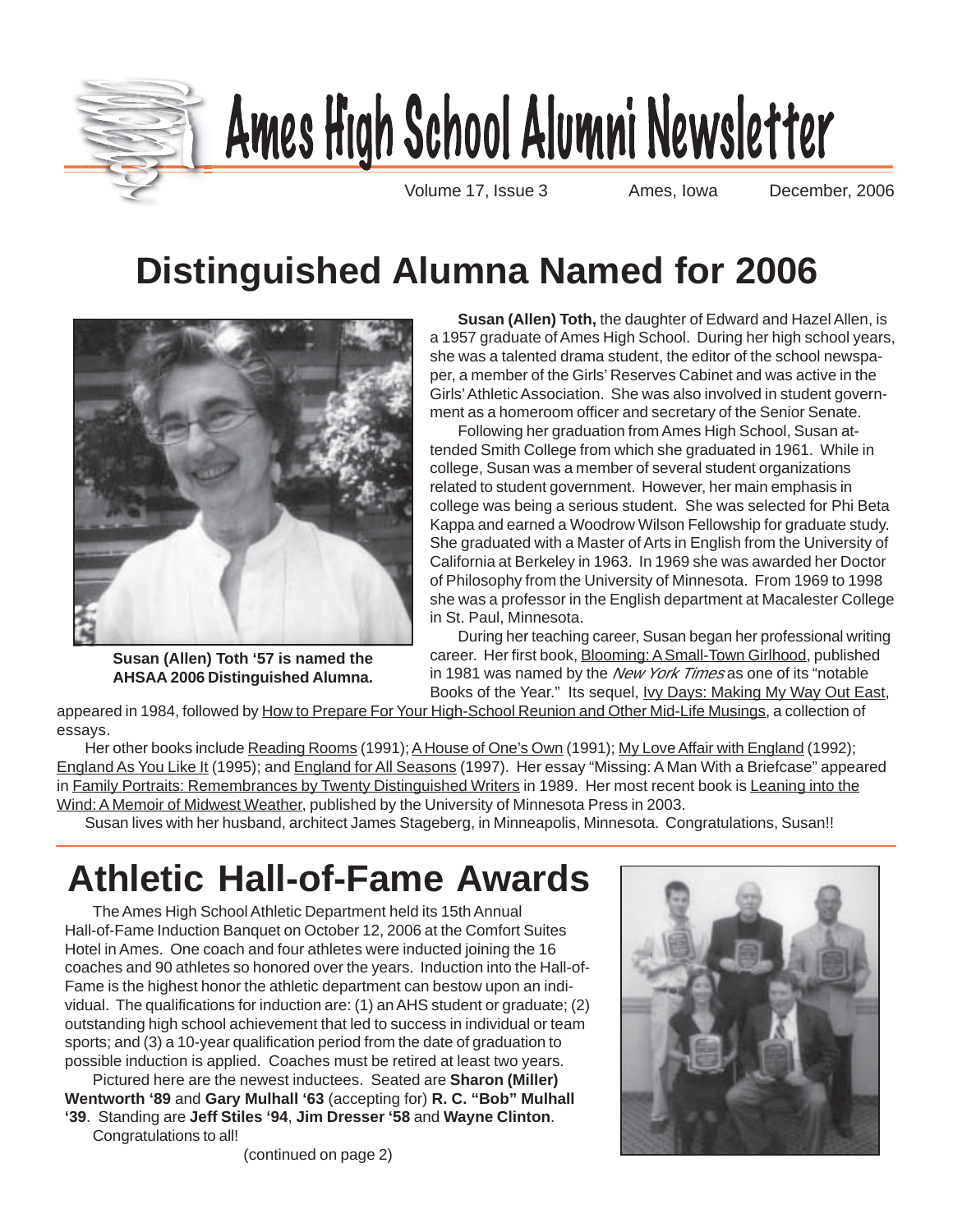# **Athletic Hall-of-Fame Awards (continued from page 1)**

**R. C. "Bob" Mulhall '39** created excitement during football seasons at Ames High School in 1937 and 1938. Bob was known for his great punting. He averaged 40 yards per punt his senior year, which helped him earn first team all-state recognition in 1938. He was a first team selection to the Central Iowa Conference team his junior and senior years. As a basketball player, Bob was selected as the team captain his senior year and played on the third place state championship team. Bob attended Loras College on both a football and vocal music scholarship. After college, he began a 40-year career with WOI Radio and TV where he became general manager. During those years, he and his wife raised eight children all Ames High graduates. His sons, Greg '69 and Brian '81, inherited "the foot." Brian was all-conference as a punter. Greg was second in the nation as a senior and played under Johnny Majors at Iowa State University. Bob died in October 1982 at the age of 61.

**Jim Dresser '58** earned nine varsity letters at Ames High School: 2 football, 2 basketball, 3 track and 2 baseball. In football, Jim was a player on a team that was undefeated for four years. As a junior he played on the state championship team of 1956, and in his senior year, he was first team all-conference and honorable mention allstate. During his junior and senior basketball seasons, Jim started at forward and averaged 12 points and 10 rebounds a game. He was selected to the second team all-conference and honorable mention all-state teams. Track might have been Jim's best sport. He was an AAU champion in the high jump and ran on the winning 440 and mile relay teams at Drake. As a baseball player, Jim started both his junior and senior years and led the team in stolen bases, finishing with a lifetime batting average of .326. Jim is now retired after teaching for 40 years. His family includes Lloyd and Lorraine Dresser (parents), and Dave and Carol Dresser, who live in rural Story County.

**Jeff Stiles '94** excelled on the cross country course and on the oval track under the direction of Coach John Sletten. His cross country career consisted of four state meets including a fourth place team finish in 1991. Jeff ran the 1600 meter run his senior year, which turned out to be one of the best events of his career. He was a Drake Relays champion, state meet champion and ran a personal best of 4:20. Jeff lettered all four years in track and was captain his junior and senior years. Jeff also played basketball all four years lettering his junior and senior years. After high school, Jeff continued his education and running at North Central College where he was a six time All-American in cross country and track. He captained his school's NCAA championship teams in cross country (1997) and track (1998). Jeff is currently head cross country and assistant track and field coach at Washington University in St. Louis. He is married to Heather, an elementary teacher and high school volleyball coach.

**Sharon (Miller) Wentworth '89** was a member of the first varsity volleyball team in Ames High history in 1985. Sharon was chosen for first team All-Metro Conference and fifth team All-State. She was the first female athlete from Ames High to accept and play on a Division I athletic scholarship. During her high school track career, Sharon won the high jump and long jump at the state indoor meet, tied the Ames High School high jump record at 5'6" and won the Metro conference and district meets in the high jump. She lettered in the final season of high school gymnastics her junior year, a year where the team finished 6-0, first in the conference, first in regionals and third at state. Sharon played volleyball at West Virginia University, earning numerous awards and varsity letters all four years where she graduated with a degree in exercise physiology. She has since earned a master and doctorate degrees in physical therapy from Widener University. Sharon was team captain on the U.S. Volleyball Team for the Maccabiah Games in Israel in 1993. She currently plays on semiprofessional beach circuit teams and owns Elite Sports PT in Eatontown, New Jersey.

**Wayne Clinton** came to Ames in 1966 to teach 7th grade social studies and remained in the classroom until he retired in 2000. He began coaching in 1967 as the head 8th grade girl's and boy's basketball coach. Through the years, his basketball responsibilities changed to freshmen boys, freshmen girls and sophomore boys. In 1982, Wayne became the head varsity boys basketball coach. During his 14-year tenure, Wayne steadily improved the program and saw a stretch of five winning seasons culminating in a 1991 state championship with Fred Hoiberg, one of four all-state players Clinton coached through the years. In addition to basketball, Wayne assisted with girls and boys track programs and was head softball coach (1975-1976) and assistant coach (1976-2000). Wayne has officiated basketball and football games for the Iowa High School Athletic Association, Big 8 Conference, Missouri Valley Conference and Iowa Junior College Conference. He is a member of the Iowa Officials Hall of Fame, Truman State University Athletic Hall of Fame and the Iowa AAU Basketball Hall of Fame. Wayne has been married for 43 years to wife Edna. They have three grown children, Antwan, Danielle and Aaron and have 12 grandchildren. He is currently a Story County Supervisor, having been elected twice.

Each year the Hall-of-Fame Jury considers nearly 100 former athletes for inclusion into the AHS Athletic Hall-of-Fame. The list spans eight decades. Documentation of achievement is an important consideration of the jury members. The jury is composed of former coaches, athletic directors, administrators, alumni and fans. Nominations for the Hall-of-Fame can be sent to Judge Johnston, Director of Athletics; Ames High School, 1921 Ames High Drive; Ames, Iowa 50010. Meetings for the Hall-of-Fame Class of 2007 start in February.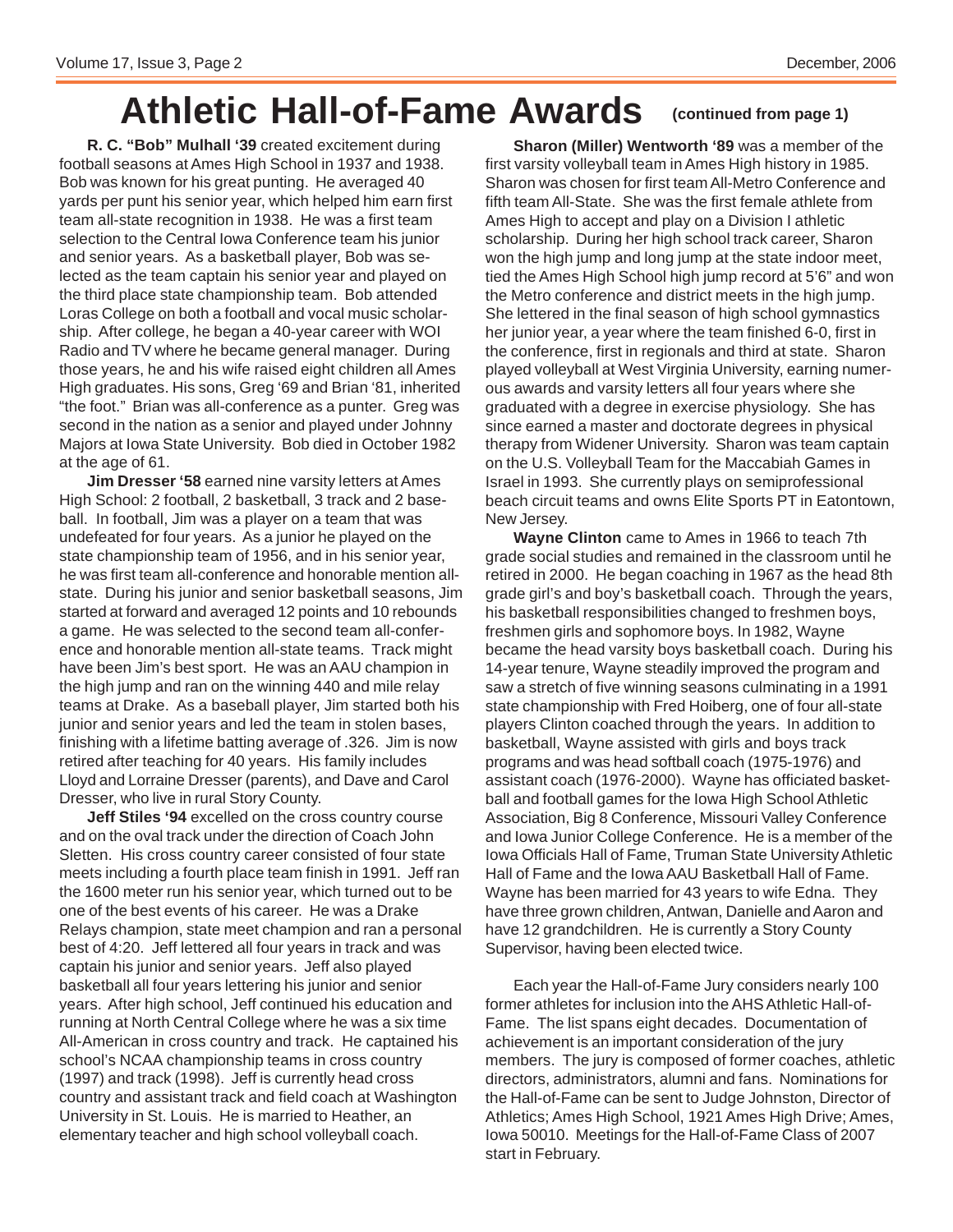### **Alumni meet in NYC Class of '84 turns 40**



Through the AHSAA web site and email, four Ames High School friends were able to get together for an evening in New York City. They enjoyed a show, had dinner at the Flame Diner, got caught up on news and rehashed some 30-year-old memories.

Pictured left to right: **Jami Simon '76**, **Katie Goodland '76**, **Rimma (Abian) Maasbach '76** and **Lisa (Abian) Magner '77**.



Eight girlfriends from the class of '84 celebrated their 40th birthdays by vacationing together on Hilton Head Island, SC, over Labor Day weekend.

Back Row: **Ethel (Fromm) Faust**, (West Des Moines, IA), **Jane Richards** (Longmont, CO), **Emeline Tsai** (Los Altos, CA), **Jean Huang** (Mariemont, OH), **Mary Anne Dellva** (Indianapolis, IN). Front Row: **Jill Blockhus** (Washington D.C.), **Jennifer (Hilmer) Christensen** (Highlands Ranch, CO), **Roberta Deppe** (Portland, OR).

### **Class of 1951 Reunites after 55 years**



The AHS Class of '51 held their 55th reunion Sept. 17-19, 2006, at the Starlight Village Conference Center in Ames. Sitting: **Bonnie (Bruce) Callahan, Ruth (Monroe) Arrasmith, Jody (Hall) Poling, Mary Jane (Arnold) Huntington, Patsy (Yates) McCauley, Darlene (Jones) Brown, Nancy (Getz) Adams, Barbara (Hyler) Zugg**. Standing: **Marilyn (Runkel) Hemstad, Jim Gore, Judy (Wilson) Gehr, Richard Harlan, Dee Ann (Smith) Bergeson, Catherine (Schanche) Sanders, John Ferguson, Bob Bergeson, John Maney, Marion Talcott, Jim Englehorn, Marilyn (Klein) Griffin, Roger Deal**.

| ---- Upcoming Reunions --- check www.ahsalum.org for more details ----- |                    |                                                                                      |  |  |  |
|-------------------------------------------------------------------------|--------------------|--------------------------------------------------------------------------------------|--|--|--|
| 1947                                                                    | May 18-19, 2007    | Contact Chuck Dodd (chud33@hawaiiantel.net)<br>or Ted Grinstead (NewKneesTG@aol.com) |  |  |  |
| 1948                                                                    | Sep. 4-6, 2008     | Contact Robert Amme (robert.amme@nsm.du.edu)                                         |  |  |  |
| 1952                                                                    | August 17-19, 2007 | Contact Don Anderson or Chuck McClure (janders@isunet.net)                           |  |  |  |
| 1955                                                                    | July 16-19, 2007   | A Birthday Celebration/Reunion -- 70 in '07 in Seattle                               |  |  |  |
|                                                                         |                    | Contact Vonnie (Vilmont) Secketa (vsecketa@comcast.net)                              |  |  |  |
| 1957                                                                    | October 4-6, 2007  | <b>Contact Patt Nervig</b>                                                           |  |  |  |
| 1972                                                                    | August 2-5, 2007   | Contact Joan M. Waters (jmwabq@aol.com)                                              |  |  |  |
| 1967                                                                    | July 13-14, 2007   | Contact Lynda (Jackson) Masulli (lyjacks@corporatelearn.com)                         |  |  |  |
| 1987                                                                    | July 27-28, 2007   | Contact Margaret (Townsend) Graff (mgraff1126@msn.com)                               |  |  |  |
|                                                                         |                    | or Maggie Lewis (m-lewis@northwestern.edu)                                           |  |  |  |
| 1997                                                                    | July 13-14, 2007   | Contact David Kinley (kinley@hotmail.com)                                            |  |  |  |
|                                                                         |                    |                                                                                      |  |  |  |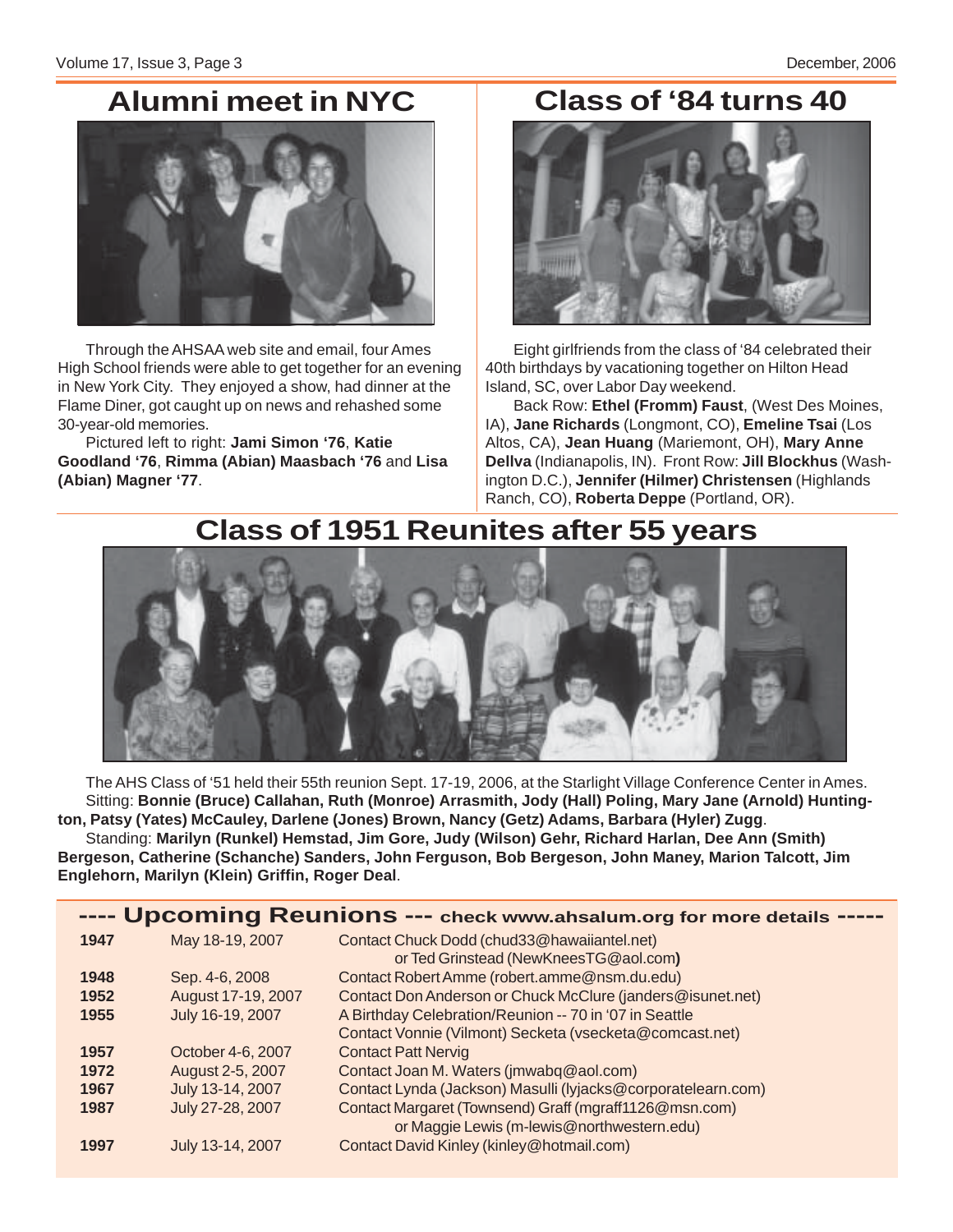### **Memorials**

The Ames High School Alumni Association has received the following memorials since the last newsletter. Memorial funds go into the Memorial Scholarship Fund for AHS seniors.

### In honor of **Cecil Spatcher, Teacher, Coach** by Maurie Miller '70

In memory of **Grace Bauske, Staff** by Lynne (Beese) Calame '65

In memory of **Nancy (Houge) Hadaway '68** by Sonja Ehrenreich '65

In memory of **Deceased Members of the Class of 1953** by Nancy (Fox) Judd '53

In memory of **David Stone '61** by William Bishop '60

In memory of **Erma (Bates) Miller '33** by Phyllis (Thompson) Harris '45

In memory of **Dorothy Timmons '58** by John Timmons '64

In memory of **Len McGilliard '74** by Ted Hiedeman '77

In memory of **Deceased Members of the Class of 1945** by AHS Class of 1945

In memory of **Conrad Androy '63** by John Tisdale '63

In memory of **Virgil DeHoet '60** by Jan (Ustrud) Bruckdorfer '60

In memory of **Grace Bauske, Staff** by Allan Bates '73

### **Some Have Left Us**

The following alumni are known to have died in recent years. Those listed in previous newsletters are omitted here. Some information is incomplete. If you have more information or unreported deaths, please advise the AHSAA. **A complete listing of all known deceased alumni is available at www.ahsalum.org.**

| <b>Class</b> | <b>Name</b>                                 | Date of Death | <b>Place of Death</b> |
|--------------|---------------------------------------------|---------------|-----------------------|
| 1930         | Jackson, Mildred L. (Holdredge)             | 6/18/04       | Iowa Falls, Iowa      |
| 1931         | Keil, Alice Miriam (Hughes)                 | 9/26/06       | Columbus, Ohio        |
| 1932         | Erickson, Marjorie Lucille (Chase) 10/26/06 |               | Naples, Fla.          |
| 1935         | Hedrick, Kenneth Ellsworth                  | 2/4/06        | Mason City, Iowa      |
| 1936         | Hiltz, Eula Mae (Hiland)                    | 3/19/06       | Clearwater, Fla.      |
| 1938         | Gilchrist, Donald M.                        | 10/24/06      | Ames, Iowa            |
| 1938         | Kodras, Margaret E. (Bates)                 | 5/23/06       | Boulder City, Nev.    |
| 1938         | Rothacker, Alfred A.                        | 2/11/06       | Chula Vista, Calif.   |
| 1939         | Hoyt, June Hazel (Clements)                 | 8/10/06       | Batavia, III.         |
| 1939         | Kelso, Robert L.                            | 11/18/06      | Ames, Iowa            |
| 1939         | Robinson, Edward Louis                      | 2/8/06        | Gaithersburg, Md.     |
| 1940         | Foster, James Robert                        | 10/14/06      | The Woodlands, Texas  |
| 1941         | Dirksen, Duane H.                           | 10/13/03      | Urbandale, Iowa       |
| 1941         | Freed, Mary Hutchinson (Martin)             | 10/28/06      | Cedar Rapids, Iowa    |
| 1942         | Chingren, Mary                              |               |                       |
|              | Elizabeth (Williams)                        | 7/14/06       | Eldora, Iowa          |
| 1942         | Craig, Kenneth                              | 10/9/06       | Ames, Iowa            |
| 1942         | Lyon, Marie Isabelle (Turpin)               | 8/22/02       | Ames, Iowa            |
| 1943         | Nutty, John Edgar                           | 10/12/06      | Ames, Iowa            |
| 1944         | Earnest, Marion R.                          | 6/28/04       | Eau Claire, Wisc.     |
| 1944         | Orton, Hazel Lee (Westervelt)               | 12/9/06       | Ames, Iowa            |
| 1945         | Michelsen, Kathryn                          |               |                       |
|              | Colleen (Olson)                             | 10/1/06       | Springdale, Ark.      |
| 1946         | Horn, James Lester                          | 10/26/06      | Coeur d'Alene, Idaho  |
| 1946         | Summers, Phyllis                            | 12/3/06       | Tucson, Ariz.         |
| 1947         | Allbaugh, James William                     | 7/31/04       | Anderson, S.C.        |
| 1948         | Finholt, Wayne S.                           | 1/21/05       | Palm Springs, Calif.  |
| 1949         | Tripp, Lawrence R.                          | 5/27/05       | Clay Center, Kan.     |
| 1952         | Hammond, Merlyn Leroy                       | 10/24/06      | Blue Eye, Mo.         |
| 1953         | Anderson, John Leslie                       | 5/2/06        | Mesa, Ariz.           |
| 1953         | Lucas, Carla Beth (Lechner)                 | 9/29/06       | West Des Moines, Iowa |
| 1953         | Milliken, Marna (Cole)                      | 12/4/06       | Tucson, Ariz.         |
| 1953         | Smedal, Carl Gregar                         | 12/9/06       | Plantation, Fla.      |
| 1955         | Evans, Raymond Homer                        | 9/30/06       | Kelley, Iowa          |
| 1956         | Ellis, Robert Lynn                          | 12/16/06      | Roland, Iowa          |
| 1958         | Bowen, William Claude                       | 10/5/06       | Davenport, Iowa       |
| 1963         | Smith, Bonnie Jean (Hatch)                  | 10/8/06       | Ames, Iowa            |
| 1964         | Heck, Sharon Rae (Russell)                  | 7/21/06       | Boone, lowa           |
| 1965         | Fontecchio, Ronald Eugene                   | 10/15/93      |                       |
| 1965         | Harwell, Susan Lynn                         | 6/13/05       | <b>Tyler, Texas</b>   |
| 1966         | Charles, Linda Anne                         | 11/11/06      | Ames, Iowa            |
| 1966         | Lampe, Dennis E.                            | 2/8/70        | Pulaski, Va.          |
| 1967         | Biede, Mary Louise (Poeckes)                | 3/13/06       | Storm Lake, Iowa      |
| 1969         | Latour, Margaret Anne (Pirtle)              | 4/19/02       | Seattle, Wash.        |
| 1970         | Thorson, Daryl Onel                         | 10/8/06       | Boone County, Iowa    |
| 1982         | Guy, John Russell                           | 11/3/06       | San Diego, Calif.     |
| 1984         | Sargent, Catherine Michelle                 | 11/18/06      | Iowa City, Iowa       |
| <b>Staff</b> | Cross, Wayne DeWitte                        | 7/14/06       | Meridian, Idaho       |
| Staff        | Farrar, Ralph Lewis                         | 10/25/06      | Ames, Iowa            |
|              |                                             |               |                       |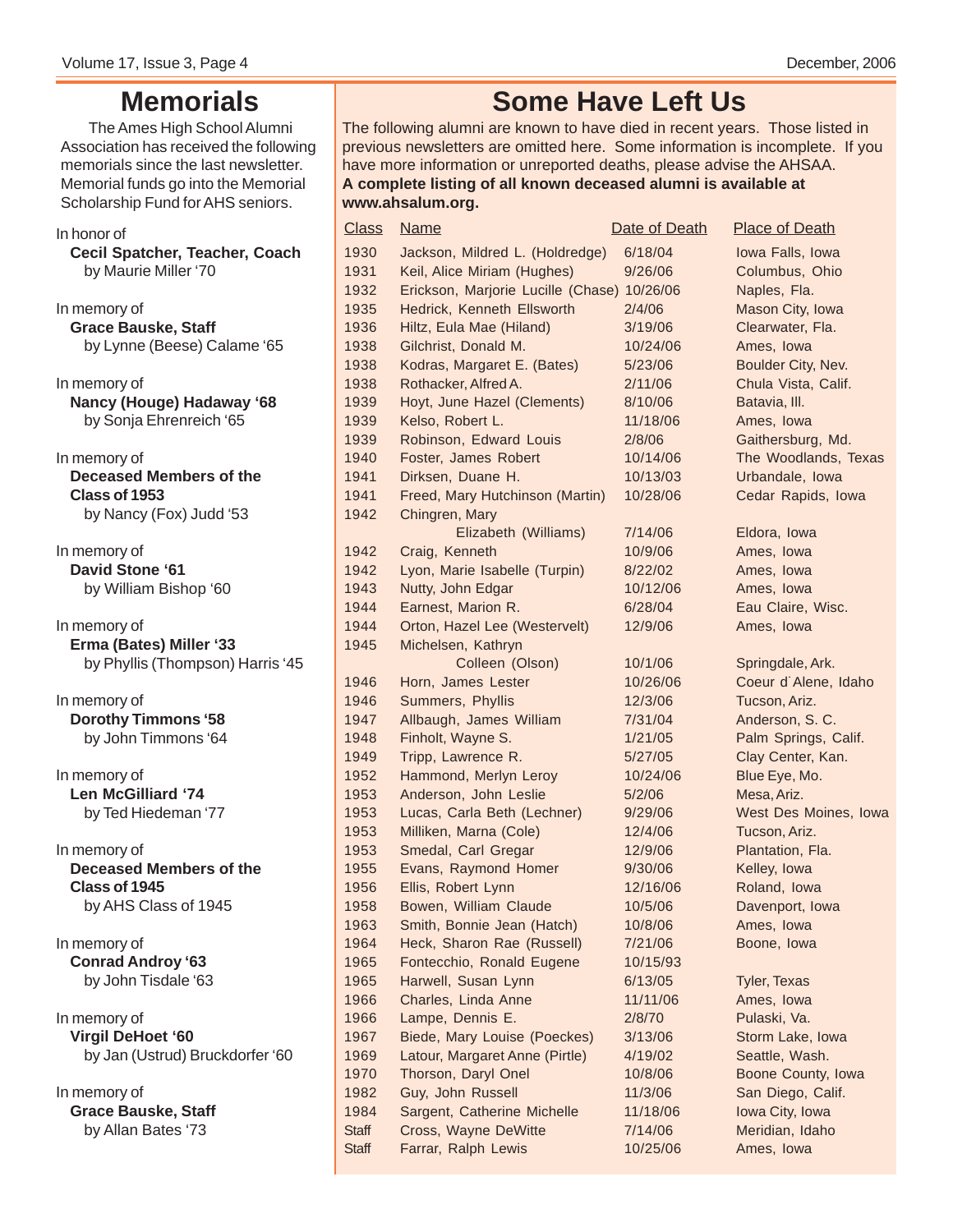# **Ames Education Foundation (AEF) News Dr. Ralph Farrar Remembered: 1934 - 2006**



When you think of Dr. Ralph Farrar you automatically think about the Ames Community Schools. Ralph was involved with the schools since he first began as the Ames High School principal in 1969. After guiding the high school for 24 years, he continued with the district as the Deputy Superintendent until 1999. Even in his retirement, Ralph continued to be involved with students and the district.

Ralph served on the board of the Ames Education Foundation for over six years. He believed in the mission and programs of the Foundation and understood the need to financially support the educations of our children. He would claim he was not a fundraiser, but in reality his whole career included asking the community to help with projects the district could not support.

Ralph loved the Ames community and proved that by getting involved in many areas in addition to the schools, from United Way to Youth and Shelter Services. Ralph did not just

serve as a volunteer, he worked as a volunteer and he touched many lives. He was not afraid to say yes! In 2004, Ralph was named the Ames Tribune's Volunteer of the Year.

The Farrar Family has named the Ames Education Foundation as one of the charities to receive gifts in memory of Ralph. Your gift can be sent to the Ames Education Foundation and can be designated to the Mini-Grant program or to the Ralph Farrar Media Center at AHS. Ralph touched many lives and will be missed deeply by his family and friends. A web page in memory of Dr. Farrar is available at www.ahsalum.org.

### **Ames High School Walk of Fame**

The Walk of Fame has been redesigned and reinstalled at Ames High School. It was in 1998 the Walk of Fame campaign began to raise money for a fitness center. At that time, purchasing a brick or granite helped raise the almost \$250,000 needed for construction of the facility. Recent construction at Ames High School made it necessary to remove the Walk of Fame temporally so that the engraved bricks and granites would not be damaged.

The new home for the Walk of Fame is still near the Paul R. Jones Fitness Center, just east of the new Wrestling Room. The walk has a new design but AHS is still displayed prominently in 12 x 12 granite.

You can still honor, or remember, a loved one, student,

athlete, band member, teacher, or even a special occasion by purchasing a brick or granite in the Walk of Fame. By purchasing a marker in the walk, you are leaving a permanent symbol of your support to Ames High School and the Ames Education Foundation.

Funds raised through the Walk of Fame will go in part to provide ongoing maintenance and supervision for the Paul R. Jones Fitness Center. In addition, your donation will assist the Ames Education Foundation to finance worthy school projects that the regular district budget could not afford. If you would like to purchase a brick or granite, please contact Jean Kresse at 515-268-6630, or email jkresse@ames.k12.ia.us.

## **Mini-Grants for Ames High School Projects**

Each year the AEF awards mini-grants to faculty to provide special projects in the classroom. This year, 36 proposals requesting \$28,884 were received. The AEF was able to fund 18 projects totaling \$19,994. Ames High School received awards for the following:

**ALP Library**, Cary Justmann: Add to the Accelerated Learning Program mini-library at AHS in an effort to support English, social studies and advisory classes. The goal is to have a variety of choices for students to select from.

**ESL Content-Based Materials Library**, Anne Kern: Purchase Literacy & Vocabulary Books in various content areas to expand the English Language Learners' library.

**Test Assessment**, Kirk Schmaltz: Purchase technology equipment (scanner) to help all AHS teachers complete quick and accurate assessments of classroom exams.

**DVD Camcorders in the Classroom**, Kirsti Minion: Purchase DVD camcorders that can be used by both students and teachers to capture digital video.

### **Contact the Ames Education Foundation**

Please remember us in your will.

The Ames Education Foundation 415 Stanton Avenue P.O. Box 1125 Ames, IA 50014-1125

#### 515-268-6630 Jean Kresse, Development Director jkresse@ames.k12.ia.us Web access through www.ames.k12.ia.us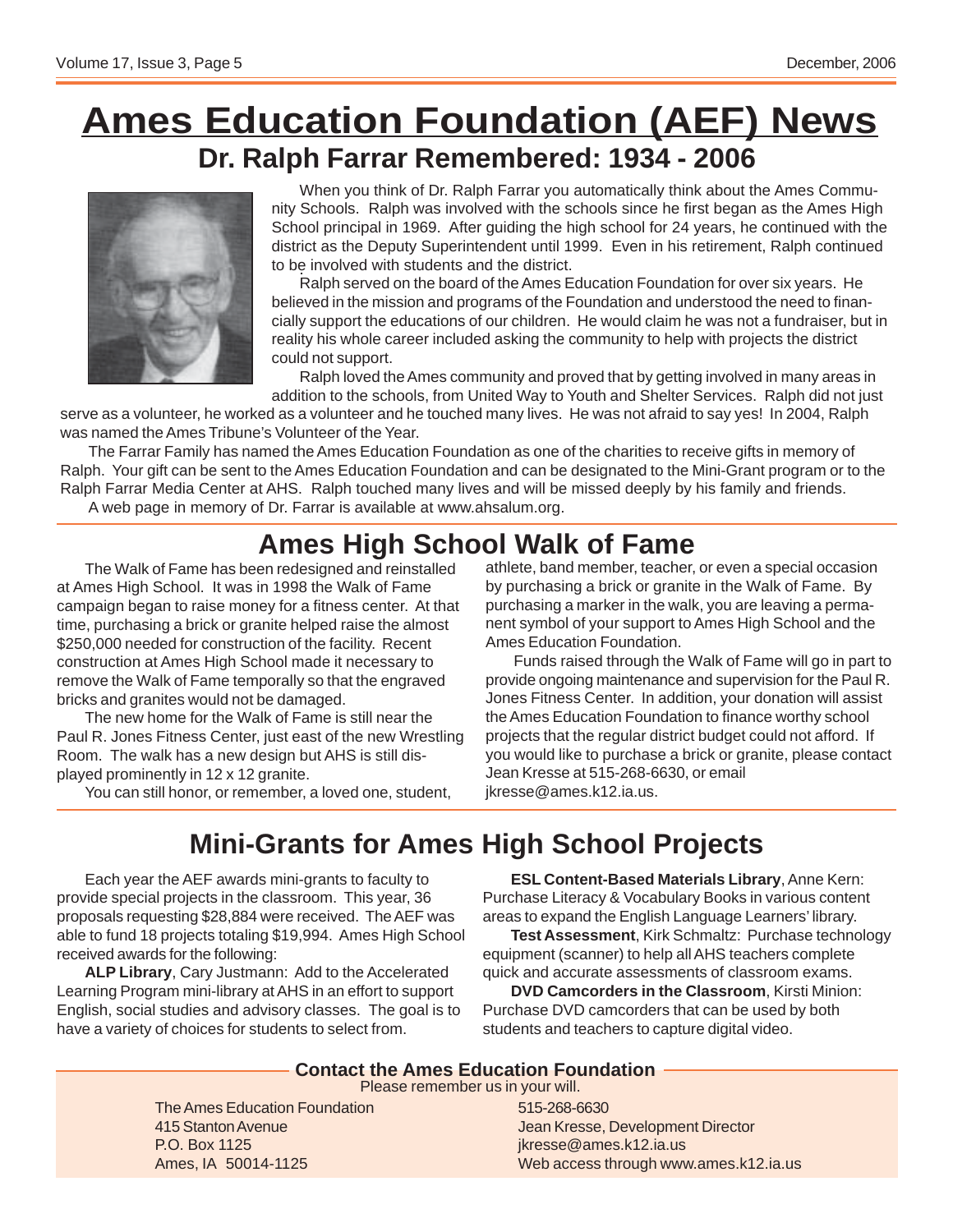| <u>Membership Blank Membership Blank Membership Blank</u>                                                                                                                                                                                                                                                                                |                                                                                                                                                                                                                                                |                                                                               |  | <b>Membership Blank</b>                                                                                                                                                                                                                                                                                                                   |  |  |
|------------------------------------------------------------------------------------------------------------------------------------------------------------------------------------------------------------------------------------------------------------------------------------------------------------------------------------------|------------------------------------------------------------------------------------------------------------------------------------------------------------------------------------------------------------------------------------------------|-------------------------------------------------------------------------------|--|-------------------------------------------------------------------------------------------------------------------------------------------------------------------------------------------------------------------------------------------------------------------------------------------------------------------------------------------|--|--|
| Mail to Ames High School Alumni Association, 1921 Ames High Drive, Ames, IA, 50010. Make checks payable to AHSAA.                                                                                                                                                                                                                        |                                                                                                                                                                                                                                                |                                                                               |  |                                                                                                                                                                                                                                                                                                                                           |  |  |
| Please circle membership dues enclosed:<br>Additional Donation enclosed: \$                                                                                                                                                                                                                                                              | Foreign Country: 1 year - \$12.00 2 years - \$22.00                                                                                                                                                                                            | 1 year - \$6.00 2 years - \$11.00<br>Memorial enclosed: \$                    |  | 3 years - \$15.00<br>3 years - \$30.00                                                                                                                                                                                                                                                                                                    |  |  |
|                                                                                                                                                                                                                                                                                                                                          |                                                                                                                                                                                                                                                |                                                                               |  | Graduation Year: ____________                                                                                                                                                                                                                                                                                                             |  |  |
|                                                                                                                                                                                                                                                                                                                                          |                                                                                                                                                                                                                                                |                                                                               |  |                                                                                                                                                                                                                                                                                                                                           |  |  |
|                                                                                                                                                                                                                                                                                                                                          |                                                                                                                                                                                                                                                |                                                                               |  | (first number on name label)                                                                                                                                                                                                                                                                                                              |  |  |
|                                                                                                                                                                                                                                                                                                                                          |                                                                                                                                                                                                                                                |                                                                               |  |                                                                                                                                                                                                                                                                                                                                           |  |  |
|                                                                                                                                                                                                                                                                                                                                          |                                                                                                                                                                                                                                                |                                                                               |  |                                                                                                                                                                                                                                                                                                                                           |  |  |
|                                                                                                                                                                                                                                                                                                                                          |                                                                                                                                                                                                                                                |                                                                               |  |                                                                                                                                                                                                                                                                                                                                           |  |  |
|                                                                                                                                                                                                                                                                                                                                          |                                                                                                                                                                                                                                                |                                                                               |  |                                                                                                                                                                                                                                                                                                                                           |  |  |
|                                                                                                                                                                                                                                                                                                                                          |                                                                                                                                                                                                                                                |                                                                               |  |                                                                                                                                                                                                                                                                                                                                           |  |  |
|                                                                                                                                                                                                                                                                                                                                          | <u> 1989 - Johann Stoff, deutscher Stoffen und der Stoffen und der Stoffen und der Stoffen und der Stoffen und de</u><br><u> 1989 - Johann John Stone, mension berkenaar berkenaar beskriuw om de former for de former for de former for d</u> |                                                                               |  |                                                                                                                                                                                                                                                                                                                                           |  |  |
| Name and address of someone who will always know your address: Name and and address of someone who will always know your address:                                                                                                                                                                                                        |                                                                                                                                                                                                                                                |                                                                               |  |                                                                                                                                                                                                                                                                                                                                           |  |  |
| Suggestions / comments for the AHAA (special events, newsletter ideas, anything): ____________________________                                                                                                                                                                                                                           | <u> 1989 - Andrea Santa Alemania, amerikan bahasa dan berasal dalam berasal dalam berasal dalam berasal dalam be</u>                                                                                                                           |                                                                               |  |                                                                                                                                                                                                                                                                                                                                           |  |  |
|                                                                                                                                                                                                                                                                                                                                          |                                                                                                                                                                                                                                                |                                                                               |  |                                                                                                                                                                                                                                                                                                                                           |  |  |
| <b>Book Order Form</b>                                                                                                                                                                                                                                                                                                                   | <b>Book Order Form</b>                                                                                                                                                                                                                         | <b>Book Order Form</b>                                                        |  | <b>Book Order Form</b>                                                                                                                                                                                                                                                                                                                    |  |  |
| Mail to Ames High School Alumni Association, 1921 Ames High Drive, Ames, IA, 50010. Make checks payable to AHSAA.                                                                                                                                                                                                                        |                                                                                                                                                                                                                                                |                                                                               |  |                                                                                                                                                                                                                                                                                                                                           |  |  |
|                                                                                                                                                                                                                                                                                                                                          |                                                                                                                                                                                                                                                |                                                                               |  |                                                                                                                                                                                                                                                                                                                                           |  |  |
|                                                                                                                                                                                                                                                                                                                                          |                                                                                                                                                                                                                                                |                                                                               |  |                                                                                                                                                                                                                                                                                                                                           |  |  |
| 2001 Ames High School Alumni Directory --- Sold out<br>"Ames-From Marsh to Modern City" by Farwell Brown<br>"Ames in Word and Picture" by Farwell Brown<br>"Ames-A Ride Through Town on the Dinky" by Farwell Brown<br>"Ames-Tales from Two Old Timers" by Farwell Brown<br>"Once Upon A Time" by I.W. (Red) Milliken (postage included) | add \$4.00 postage for each Brown book ordered (\$8.00 max for postage): __________                                                                                                                                                            | qty: x \$20.00  subtotal<br>(**Special** free postage for "Once Upon A Time") |  | qty: ______ x \$20.00  subtotal _____________<br>qty: ______ x \$20.00  subtotal _____________<br>qty: ______ x \$20.00  subtotal _____________<br>qty: ______ x \$20.00  subtotal _____________<br><b>TOTAL</b><br><u>a di sebagai sebagai sebagai sebagai sebagai sebagai sebagai sebagai sebagai sebagai sebagai sebagai sebagai s</u> |  |  |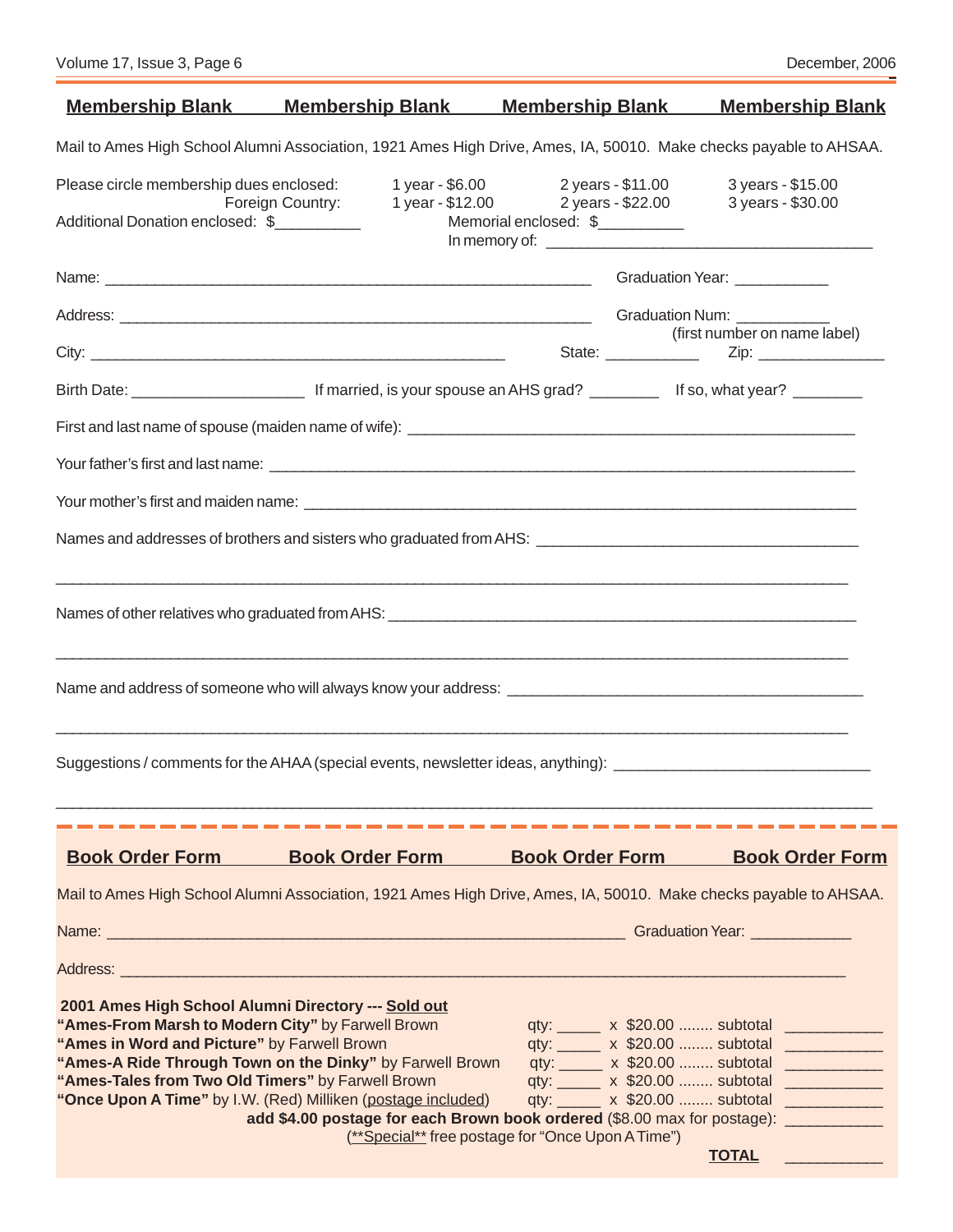### **Alumni Still Aiming High**

**Chris Davis '67,** was inducted into the National Wrestling Hall of Fame in Stillwater, Oklahoma. Davis has coached wrestling, football and golf at Wapsie Valley, Fairbank, Iowa for 34 years. He retired from coaching wrestling in 2005. One of his favorite highlights of his coaching career of wrestling was when his youngest son became State Champion in 1995. Davis wrestled at Ames High under Jack Mendenhall whom he greatly admired.

**Jordan Cook '98** feels blessed to be alive. On Saturday, January 6, 2007 he was driving a van with four others from the Oakwood Road Church in Ames while on a ski trip. Their vehicle was swept off U.S. Highway 40 near Berthoud Pass in Colorado by an avalanche. The van tumbled 500 feet down the mountain before being stopped by a tree. The side impact airbags on the van saved their lives. One passenger broke a rib, the other five survived with only cuts and bruises.

**Melinda Heitzman '04,** appeared on national television during the 2007 New Year's Day Tournament of Roses Parade. She appeared with Oklahoma City University's American Spirit Dance Company to open the parade. Heitzman is a dance performance junior at Oklahoma City University.

**Rod Mather '74,** the late son of Roger and Norma Mather, was inducted into the Ellsworth Community College Hall of Fame for his lasting impact on the ECC athletic program. Mather was an outstanding football player who died August 24, 1977 while saving a friend from drowning. Each year ECC awards the Rod Mather Award to a football player who shows top leadership qualities and football ability.

**Steve Buchele '78,** is returning to Ghana, West Africa for a year long sabbatical with his family. Buchele, an ordained elder in the United Methodist church will accompany his wife, Dr. Suzanne (Fox) Buchele, a 2006 Fulbright Scholar. Along with their three kids, they will be moving to Accra, where Dr. Buchele will teach at Ashesi University. This will be a return trip for Buchele, as his father, Dr. Wesley F. Buchele, took the family there in 1968-1969 to teach at the University of Ghana. Buchele plans to be a good dad, supportive husband and take drumming lessons while on sabbatical and then return to his church Foundation United Methodist Church.

**Liz (Triplett) Harken '81** completed the Minneapolis Medtronic Twin Cities Marathon in October 2006, two days before her 46th birthday. Great going, Liz!

# **We Get Letters . . .**

#### Dear Bill,

Enclosed is a check for my 3-year AHSAA renewal. Also find enclosed a check in memory of Mom, Irene W. Swanson. Although she didn't graduate from Ames High, Mom was a loyal supporter for many years, having put us three daughters through and then was honored to be "recycled" through again with granddaughters Suzy and Kathy Craig. She even maintained her own membership in the AHSAA. Grandma Irene was thrilled when both girls earned AHSAA scholarships, and I know she would be pleased to be remembered in this way. I would also like to honor Grace Bauske. Grace was not only my journalism instructor but Mom was Grace's high school teacher in Spencer and they continued to be good friends when the Bauske's moved to Ames.

#### Sincerely, **Kay (Swanson) Craig '65**

------------------------------------------------------------------------- To the Alumni Association,

I read with interest your "1956 Team Honored" article in the recent newsletter. How well I remember that football season! I especially remember the game with Roosevelt High School in which we were behind 0-14 at the half and later resoundingly won the game 27-14. If I remember correctly, it also marked my father's 100th coaching win.

You may or may not know that the tradition at our house on the Saturday mornings after winning football games was my father making doughnuts for the family. 1956 was a very good fall for doughnuts!

> Sincerely, **Mary (Wells) Karakash '63** -------------------------------------------------------------------------

Dear Jack,

At 92 1/2 I'm not sure how much longer I will be looking forward to the newsletters, but I'll take a chance on 3 years and a directory for the \$24.00 bargain. Enclosed is my check. Looking forward to the issues.

Sincerely yours, **Martha (Nichols) Chism '32**

------------------------------------------------------------------------- Dear Alum Assoc. "Executives",

Here's to another two years of membership for me. Catching up on alum news for my class no longer means reading of professional achievements...but scanning with dread the "Some Have Left Us" column. The names all bring back the "good times" memories. We had such a wonderful high school class. (Am I prejudiced?) You're doing a great job on the newsletter. Keep it coming!